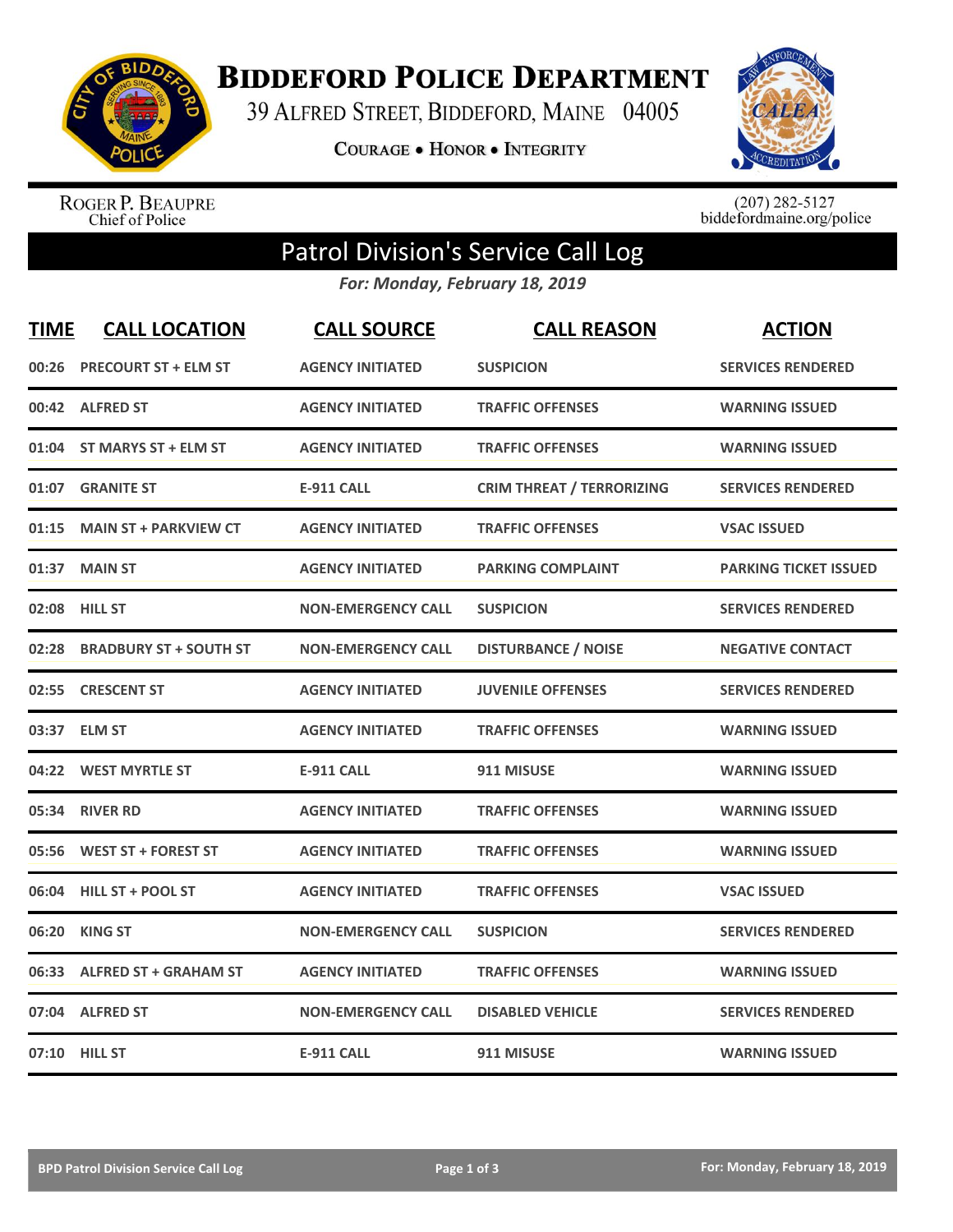## **TIME CALL LOCATION CALL SOURCE CALL REASON ACTION**

|       | 07:42 ALFRED ST                                                   | <b>AGENCY INITIATED</b>   | <b>TRAFFIC OFFENSES</b>                        | <b>CITATION ISSUED</b>       |  |
|-------|-------------------------------------------------------------------|---------------------------|------------------------------------------------|------------------------------|--|
|       | OFFENDER: DANA ALAN CONNOLLY  AGE: 32  RESIDENT OF: BIDDEFORD, ME |                           |                                                |                              |  |
|       | <b>CHARGE: FAILURE TO REGISTER VEHICLE</b>                        |                           |                                                |                              |  |
|       | 07:46 LINCOLN ST + PEARL ST                                       | <b>AGENCY INITIATED</b>   | <b>TRAFFIC OFFENSES</b>                        | <b>NO ACTION REQUIRED</b>    |  |
|       | 09:26 MAIN ST                                                     | <b>AGENCY INITIATED</b>   | <b>TRAFFIC OFFENSES</b>                        | <b>WARNING ISSUED</b>        |  |
|       | 09:35 MAIN ST                                                     | <b>AGENCY INITIATED</b>   | <b>UNLOCKED DOORS - WINDOWS</b>                | <b>SERVICES RENDERED</b>     |  |
|       | 09:51 GREEN ST                                                    | <b>WALK-IN AT STATION</b> | <b>THEFT</b>                                   | <b>REPORT TAKEN</b>          |  |
|       | 10:08 ALFRED ST                                                   | <b>AGENCY INITIATED</b>   | <b>TRAFFIC OFFENSES</b>                        | <b>WARNING ISSUED</b>        |  |
|       | 10:10 LACONIA ST                                                  | <b>AGENCY INITIATED</b>   | <b>TRAFFIC OFFENSES</b>                        | <b>WARNING ISSUED</b>        |  |
|       | 10:22 BIDDEFORD GATEWAY CTR                                       | <b>NON-EMERGENCY CALL</b> | <b>SHOPLIFTING</b>                             | <b>REPORT TAKEN</b>          |  |
|       | 11:04 ELM ST                                                      | <b>NON-EMERGENCY CALL</b> | <b>CHECK WELFARE</b>                           | <b>TRANSPORT TO HOSPITAL</b> |  |
|       | 11:06 HILLS BEACH RD                                              | <b>AGENCY INITIATED</b>   | <b>TRAFFIC OFFENSES</b>                        | <b>WARNING ISSUED</b>        |  |
|       | 11:37 ALFRED ST                                                   | <b>E-911 CALL</b>         | 911 MISUSE                                     | <b>NO ACTION REQUIRED</b>    |  |
| 11:48 | <b>NEWTOWN RD</b>                                                 | <b>NON-EMERGENCY CALL</b> | <b>SUSPICION</b>                               | <b>SERVICES RENDERED</b>     |  |
|       | 12:09 ALFRED ST                                                   | <b>WALK-IN AT STATION</b> | <b>COURT ORDERED CHECK IN</b>                  | <b>SERVICES RENDERED</b>     |  |
|       | <b>12:12 HOPE LN</b>                                              | <b>NON-EMERGENCY CALL</b> | <b>THEFT</b>                                   | <b>REPORT TAKEN</b>          |  |
| 12:28 | <b>EMERY ST</b>                                                   | <b>NON-EMERGENCY CALL</b> | ATTEMPTED/THREATENED SUICIDE SERVICES RENDERED |                              |  |
|       | 13:22 ALFRED ST + BOULDER WAY                                     | <b>E-911 CALL</b>         | <b>DISABLED VEHICLE</b>                        | <b>SERVICES RENDERED</b>     |  |
|       | 13:39 ALFRED ST                                                   | <b>AGENCY INITIATED</b>   | <b>TRAFFIC OFFENSES</b>                        | <b>VSAC ISSUED</b>           |  |
|       | 13:41 ALFRED ST                                                   | <b>AGENCY INITIATED</b>   | <b>TRAFFIC OFFENSES</b>                        | <b>NO ACTION REQUIRED</b>    |  |
|       | <b>13:42 SOUTHGATE AVE</b>                                        | <b>NON-EMERGENCY CALL</b> | <b>ANIMAL COMPLAINT</b>                        | <b>SERVICES RENDERED</b>     |  |
|       | 13:55 ELM ST                                                      | <b>NON-EMERGENCY CALL</b> | <b>ARTICLES LOST/FOUND</b>                     | <b>REPORT TAKEN</b>          |  |
| 15:32 | <b>MAIN ST</b>                                                    | <b>AGENCY INITIATED</b>   | <b>ARTICLES LOST/FOUND</b>                     | <b>SERVICES RENDERED</b>     |  |
|       | 15:46 ALFRED ST + BOULDER WAY                                     | <b>AGENCY INITIATED</b>   | <b>TRAFFIC OFFENSES</b>                        | <b>VSAC ISSUED</b>           |  |
| 15:54 | <b>BEACON AVE + ELM ST</b>                                        | <b>E-911 CALL</b>         | <b>DISABLED VEHICLE</b>                        | <b>SERVICES RENDERED</b>     |  |
|       | 16:03 SHOPS WAY                                                   | <b>NON-EMERGENCY CALL</b> | <b>SUSPICION</b>                               | <b>SERVICES RENDERED</b>     |  |
|       | 16:04 GREEN ST                                                    | <b>NON-EMERGENCY CALL</b> | <b>PARKING COMPLAINT</b>                       | <b>PARKING TICKET ISSUED</b> |  |